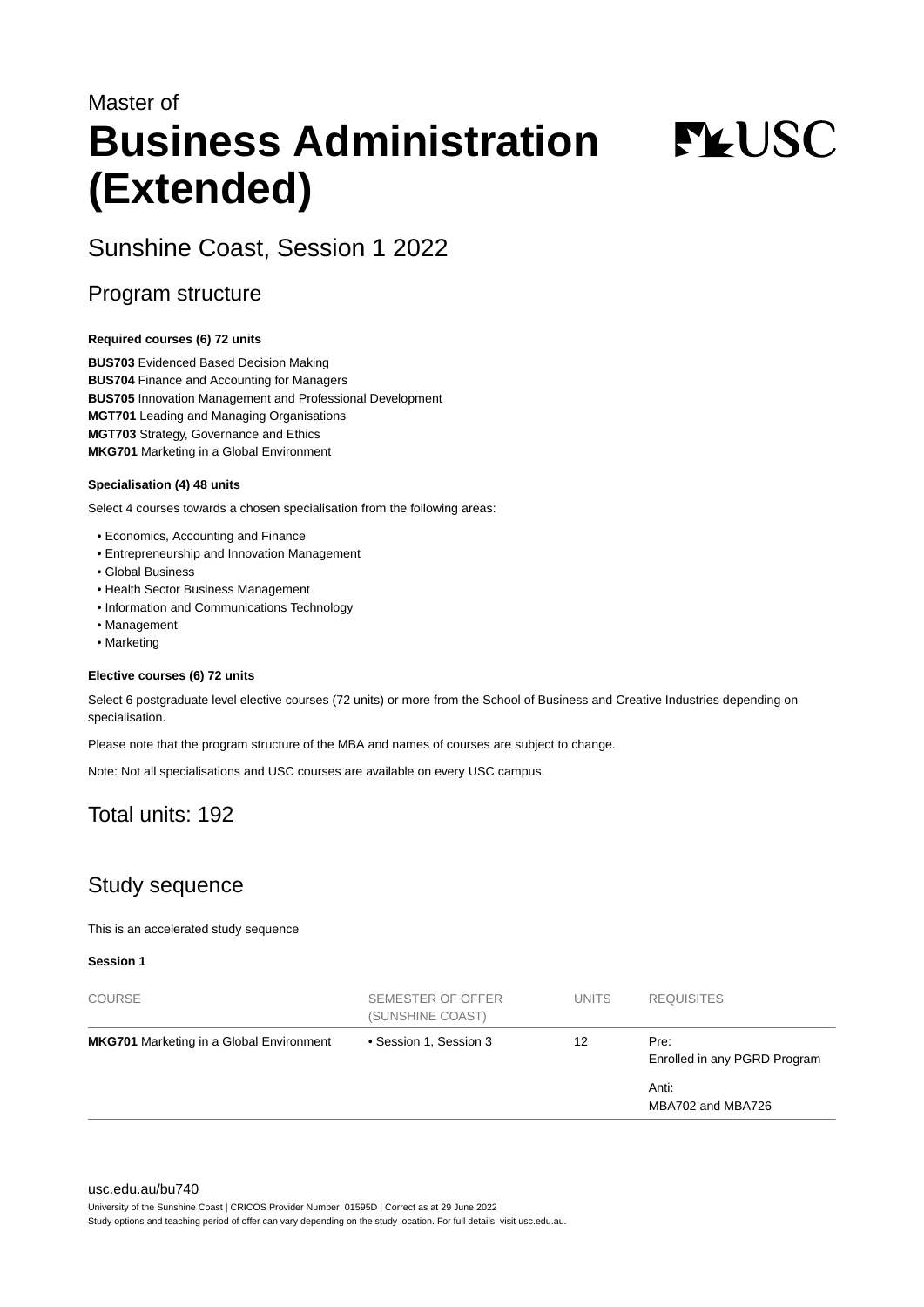Select 1 postgraduate level elective or specialisation course from the School of Business and Creative Industries.

#### **Session 2**

| <b>COURSE</b>                                                       | <b>SEMESTER OF OFFER</b><br>(SUNSHINE COAST) | <b>UNITS</b> | <b>REQUISITES</b>                                                                                                                                            |
|---------------------------------------------------------------------|----------------------------------------------|--------------|--------------------------------------------------------------------------------------------------------------------------------------------------------------|
| <b>BUS705</b> Innovation Management and<br>Professional Development | • Session 2, Session 7                       | 12           | Pre:<br>Enrolled in any PGRD Program                                                                                                                         |
|                                                                     |                                              |              | Anti:<br>MBA701 or EMB751                                                                                                                                    |
| MGT703 Strategy, Governance and Ethics                              | • Session 2, Session 7                       | 12           | Pre:<br>Enrolled in any PGRD Program                                                                                                                         |
|                                                                     |                                              |              | Anti:<br><b>MBA712 or EMB762</b>                                                                                                                             |
| Session 3                                                           |                                              |              |                                                                                                                                                              |
| <b>COURSE</b>                                                       | <b>SEMESTER OF OFFER</b><br>(SUNSHINE COAST) | <b>UNITS</b> | <b>REQUISITES</b>                                                                                                                                            |
| <b>MGT701</b> Leading and Managing Organisations                    | · Session 3, Session 6                       | 12           | Pre:<br>Enrolled in any PGRD Program<br>or (enrolled in Program SC410,<br>SC411, SC425, SC404 or<br>SC405 and 280 units completed<br>towards these Programs) |
|                                                                     |                                              |              | Anti:<br>MBA707 or EMB757                                                                                                                                    |

Select 1 postgraduate level elective or specialisation course from the School of Business and Creative Industries.

**Session 5**

| <b>COURSE</b>                                 | SEMESTER OF OFFER<br>(SUNSHINE COAST) | <b>UNITS</b> | <b>REQUISITES</b>                    |
|-----------------------------------------------|---------------------------------------|--------------|--------------------------------------|
| <b>BUS703</b> Evidenced Based Decision Making | • Session 5                           | 12           | Pre:<br>Enrolled in any PGRD Program |
|                                               |                                       |              | Anti:<br><b>MBA703 or EMB753</b>     |

Select 1 postgraduate level elective or specialisation course from the School of Business and Creative Industries.

**Session 6**

| <b>COURSE</b>                                     | SEMESTER OF OFFER<br>(SUNSHINE COAST) | <b>UNITS</b> | <b>REQUISITES</b>                                    |
|---------------------------------------------------|---------------------------------------|--------------|------------------------------------------------------|
| <b>BUS704</b> Finance and Accounting for Managers | • Session 2, Session 6                | 12           | Pre:<br>Enrolled in any PGRD Program                 |
|                                                   |                                       |              | Anti:<br>MBA713 or <b>EMB763</b> or<br><b>ACC511</b> |

#### [usc.edu.au/bu740](https://www.usc.edu.au/bu740)

University of the Sunshine Coast | CRICOS Provider Number: 01595D | Correct as at 29 June 2022

Study options and teaching period of offer can vary depending on the study location. For full details, visit usc.edu.au.